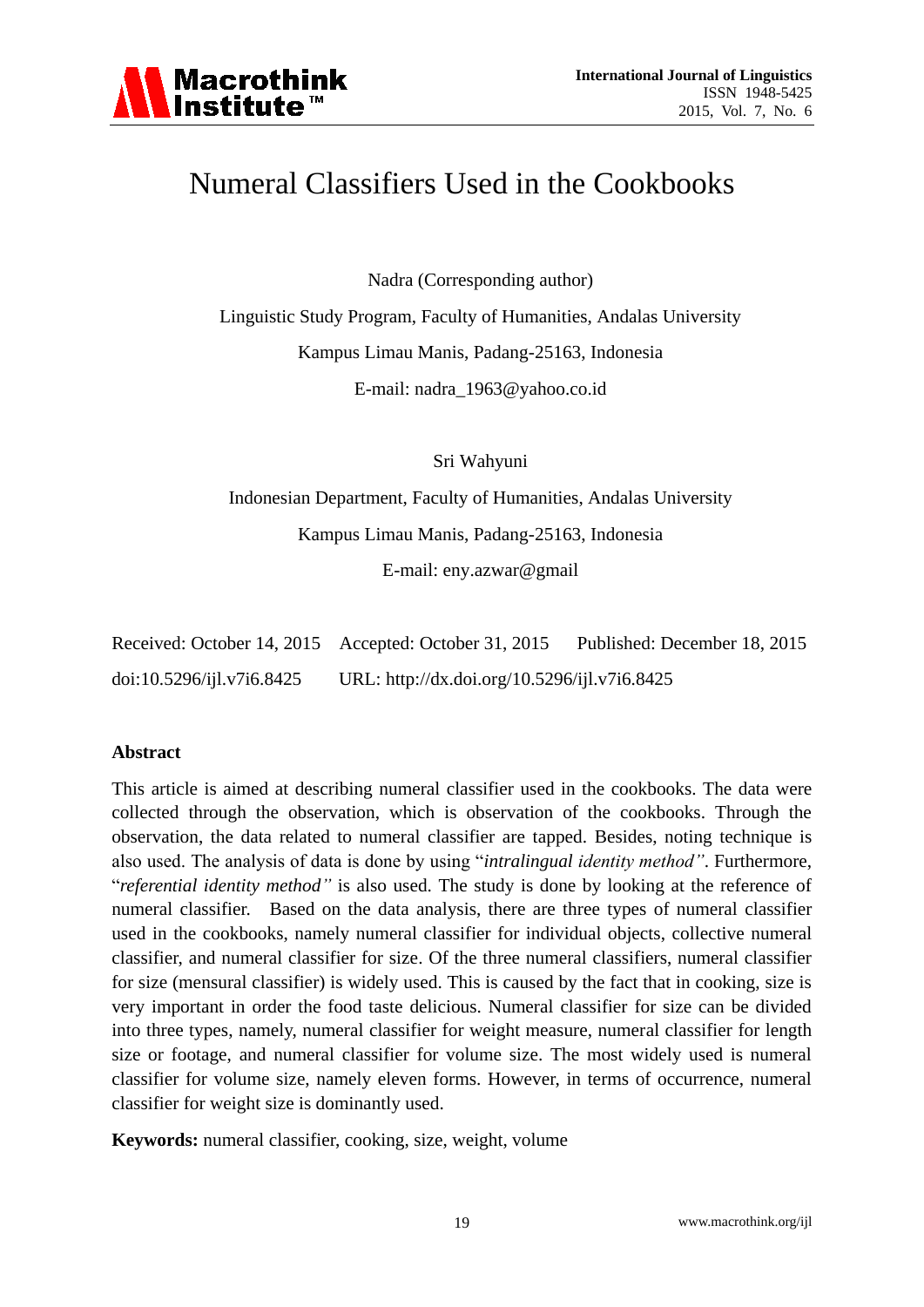

# **1. Introduction**

The study of numeral classifiers in Indonesian language did not yet get serious attention. There are not many researches about numeral classifiers. In some books, numeral classifiers have been discussed, but as far as I know, there is no in depth discussion about it. Meanwhile, numeral classifiers are the essential element in language. Nadra and Wahyuni (2014) stated that in selling and buying activities, for examples, numeral classifiers determine the effectiveness of communication. It is one of the reasons for the researchers to study the forms and the use of numeral classifiers in cookbooks. The size in the cookbooks is important in order to make the taste of the cuisine is suitable as what expected.

In Indonesian language, there are some terminologies for numeral classifiers. Some linguists named it *kata bantu bilangan* (numeral auxiliaries), as stated by Keraf (1984:78), Brataatmaja (1987:85), Walujeng (2002:165) and Wahyuni (2010); it is also called *kata penunjuk jenis* (demonstrative classifiers) (Hadidjaja, 1959:36—108); it is also named as *kata penyukat* (Ramlan, 1991).

Furthermore, Kentjono, Datang, Suhardiyanto, and Candrayani (2004:188-191) differentiate numeral classifiers into two types, namely classifiers and classifiers for size (mensural classifier). In general, according to Kentjono et al. (2004:188), noun in Indonesian language can be divided into three groups based on its classifiers, namely, *orang, ekor* and *buah.*  Besides, in Indonesian language, there are also some classifiers such as *batang, bidang, biji, belah* and *rumpun*. Then, in Indonesian language, there are also the words that function to indicate size which are named by Kentjono et al. (2004:190) as *kata pengukur* 'counter word'. The counter word functions to count weight, wide or broad, volume, lengthy, speed, and numbers.

Even though there are some terms for classifiers, in this research the researchers use the terms numeral classifiers. Numeral classifiers is one of the types of classifiers proposed by Aikhenvald (2000). According to Aikhenvald (2000), classifier is the category which is separated from the category of noun. Furthermore, Aikhenvald stated that based on their occurrence, classifiers can be divided into eight types namely, noun classes, nominal classifier, numeral classifier, genitive classifier, demonstrative classifier, locative classifier, possessive classifier, and verbal classifier.

The term numeral classifier is also used by the other researchers such as for Malay language research by Siaw-Fong Chung (2010) and Salehuddin and Winskel (2009, 2011, and 2012).

Mizuguchi (2004) classifies numeral classifier into three types, namely individual numeral classifier for individual object, collective numeral classifier for collective objects, and numeral classifier indicating size or measure. This classification is also used by Wahyuni (2010) and Nadra and Wahyuni (2014 and 2015). Individual numeral classifier is the classifier used to count the smallest unit or to count one by one the solid concrete objects, and for each of the objects, the definite classifiers are used. Collective numeral classifier is classifier to count objects of some smallest unit or some individual object. This classifier is not to count the number of the members of the collection or group, but it is centered to the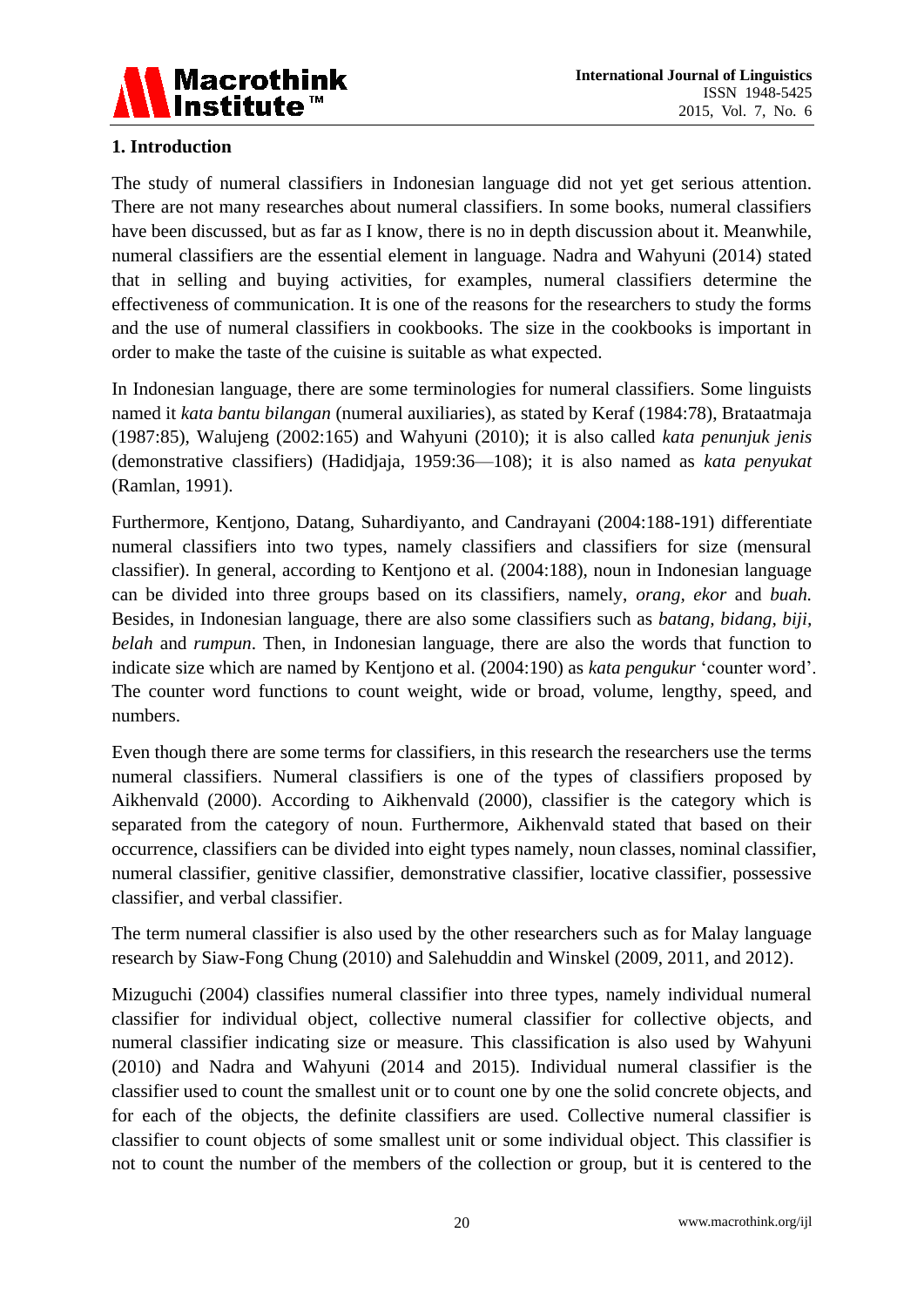

group which is formed by some members. Numeral classifier of size or measure is classifier used when we measure or count one object based on its size and the object is not regarded as the smallest unit of the object itself.

In relation to the cuisine, numeral classifier are very essential. In order to cook the delicious food and the taste as what we want, the correct calculation and measurement of the ingredient is needed. For this reason, the researcher is interested in studying the forms and the use of numeral classification in the cookbooks.

# **2. Method**

It is linguistic research. This research is descriptively done solely based on the existing fact or the empirical phenomena in which the language is used by its speakers. The data were collected through the observation, which is observation of the cookbooks. Through the observation, the data related to numeral classifier are tapped. Besides, noting technique is also used.

The analysis of data is done by using "*intralingual identity method"* as stated by Mahsun (2005:112-115). "*Intralingual identity method"* is the method of data analysis by relating and comparing linguistic elements or forms. The basic techniques of this method is divided into three types, namely technique of relating, comparing and equating (RCE), technique of relating, comparing and differentiating (RCD), and technique of relating, comparing and equating the main element (RCEME). Furthermore, "*referential identity method"* is also used. The study is done by looking at the reference of numeral classifier. Then, the result of analysis is presented narratively.

# **3. Finding and Discussion**

Mizuguchi (2004), as stated in the previous part, classifies numeral classifier into three types, namely individual numeral classifier, collective numeral classifier, and numeral classifier for size. The analysis of numeral classifier in this writing is based on the classification as proposed by Mizuguchi. The analysis of numeral classifier in the cookbooks are presented below.

# *3.1 Individual Numeral Classifier*

According to Mizuguchi (2004), individual numeral classifier is numeral classifier used to count smallest unit or to count one by one the concrete solid object, and for each of the object, definite numeral classifier is used. In the cookbooks written in Indonesian language, it is found some individual numeral classifier. This kind of numeral classifier (CL) will be describe in the following part.

#### 1) *Buah (bh)* 'item'

 Classifier of *buah (bh)* 'item' is classifier for various kinds of objects. This classifier is used in food recipes for: *chicken wing, small shrimp, red tomatoes, green tomatoes, ripe tomatoes, red chili, cayenne pepper, green chili, curly chili, tofu, corn, carrot, purple eggplant, red onion, garlic, Bombay onion, lontong 'rice cake', potatoes,* and *clove.* Examples: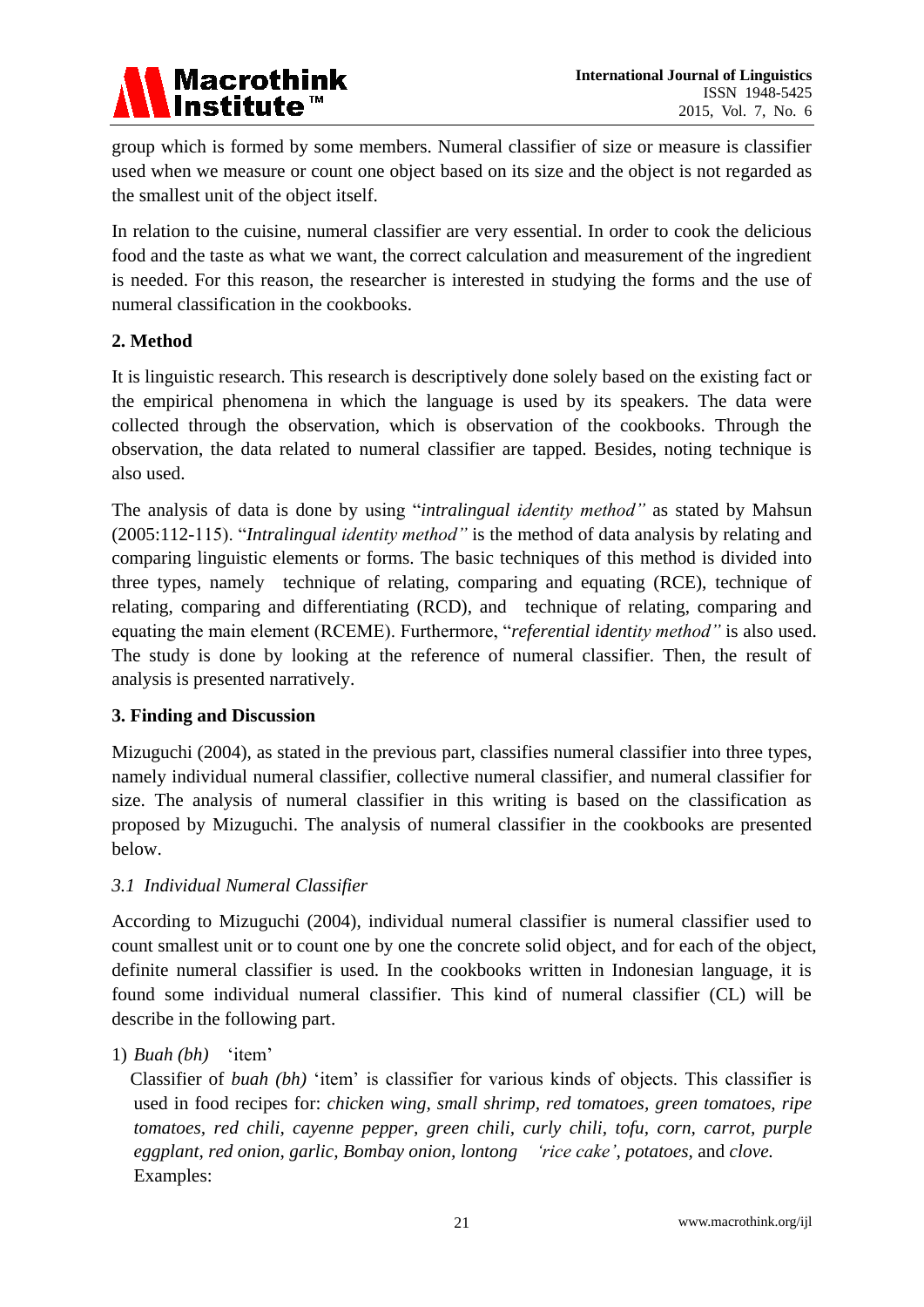

- (1) *2 buah sayap ayam* 2 CL chicken wings 'two chicken wings'
- (2) *1 buah tomat merah besar*  1 CL big red tomato  *'*one big red tomato'
- (3) *2 buah cabai merah*  2 CL red chili 'two red chili'

# 2) *Lembar (lbr)/* 'piece'

 Classifier of *lembar* (*lbr*) 'piece' is used for thin object. This classifier in food recipes is used for *bay leaf, lime leaf,* and *mushroom* Examples:

- (1) *3 lbr daun salam* 3 CL bay leaves 'three bay leaves'
- (2) *4 lembar daun jeruk* 4 CL lime leaves  *'*four lime leaves'
- (3) *6 lembar jamur kuping* 6 CL mushrooms 'six mushrooms'

# 3) *Butir* 'item'

 Classifier of *butir* is used in food recipes for *egg, candlenut, lime*, *potat*o*,* and *red onion*. Examples:

- (1) *2 butir telur* 2 CL eggs 'two eggs'
- (2) *1 butir kemiri* 1 CL candlenut 'one candlenut'
- (3) *1 butir jeruk limau* 1 CL lime 'one lime'
- 4) *Batang* 'item' (for stick-like object)

Classifier of *batang* is also used in food recipes to point to *leek* and lemongrass*.* Examples:

(1) *1 batang serai*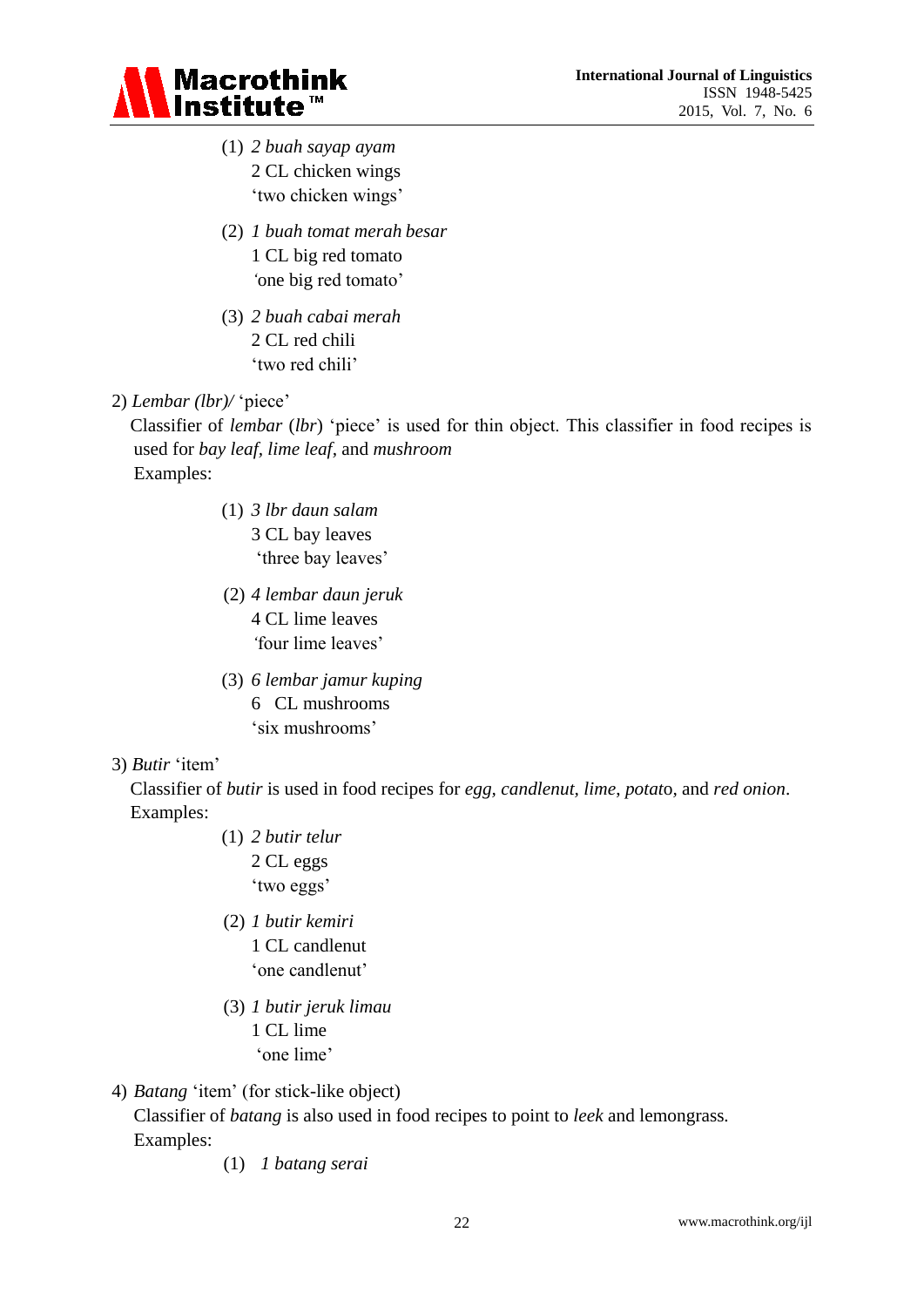

 1 CL lemongrass 'one lemongrass'

(2) *1 batang daun bawang potong 5 cm* 1 CL leek and cut into 5 cm 'one leek and cut into 5 cm'

# 5) *Ekor* 'tail'

 In food recipes, form of *ekor* is used in measuring cooking ingredients consisting of animal. The animal is the species of birds such as chicken, the category of fish such as crab. Examples:

- (1) *1 ekor ayam ukuran sedang* 1 CL medium size chicken 'one medium size chicken'
- (2) *5 ekor kepiting* 5 CL crabs 'five crabs'

# 6) *Papan*

 Classifier of *papan* is only used for *petai.* This can be seen in the following Example:

> *1 papan petai yang dikupas dan dibelah dua.* 1 CL *petai* which is peeled and halved 'one *petai* which is peeled and halved'

# 7) *Utas* 'string'

Classifier of *utas* is only used in food recipes for *long bean.*  Example:

> *1 utas kacang panjang* 1 CL long beans 'one string of long beans'

# 8) *Tangkai* 'stalk'

Furthermore, classifier of *tangkai* is used in food recipes for *basil* and *mustard*. Examples:

- (1) *2 tangkai sawi hijau* 2 CL green mustard 'two stalks of green mustard'
- (2) *1 tangkai kemangi* 1 CL basil 'one stalk of basil'

# *3.2 Collective Numeral Classifier*

Collective numeral classifier is numeral classifier to count objects consisting the collection of some smallest unit or several individual, and in counting the object, it is not focused on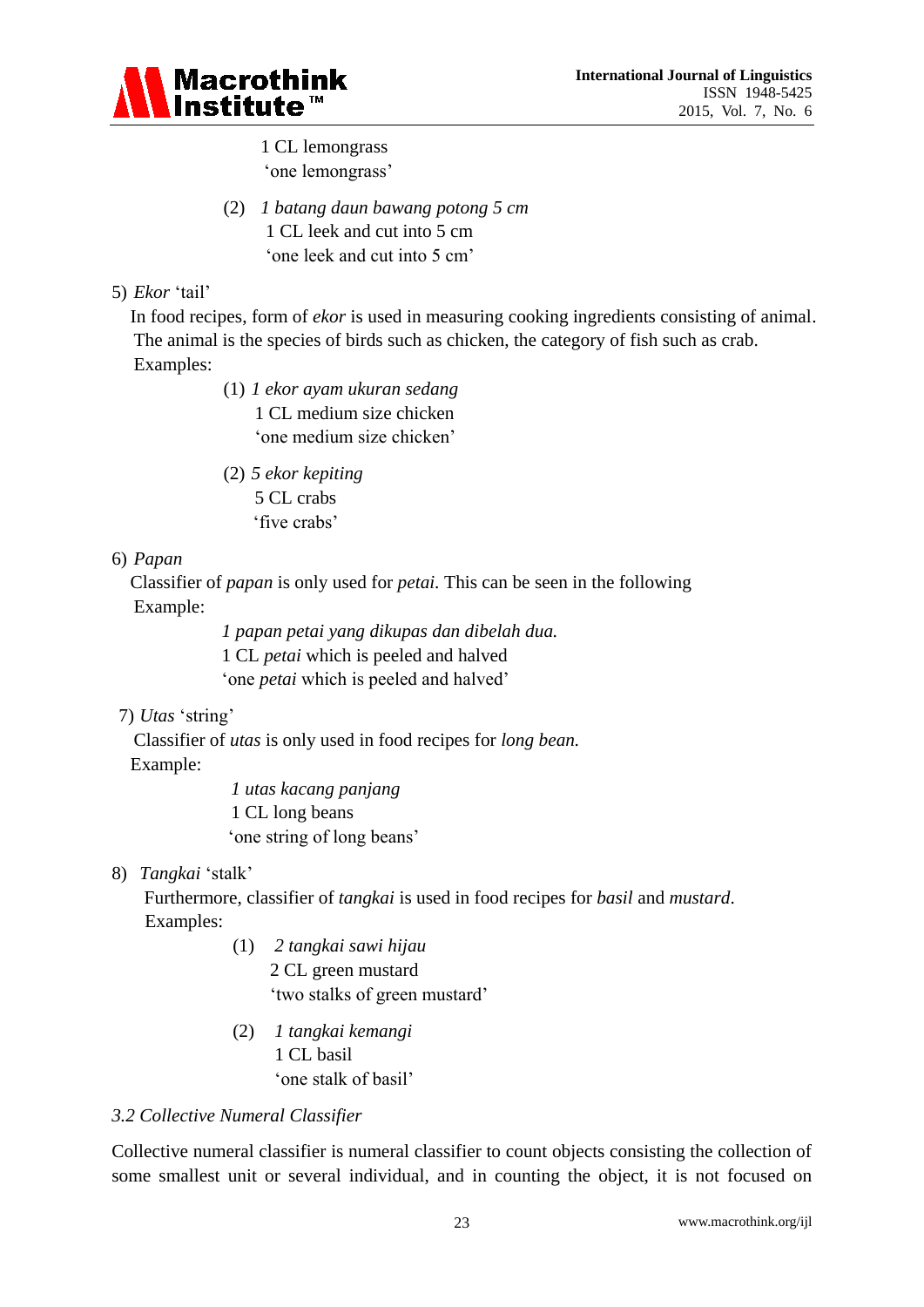

individual object, but for the group consisting of some individual members (Mizuguchi, 2004). In the cookbook written in Indonesian language, it is found some collective numeral classifiers as follows.

1) *Bungkus* 'pack'

*Bungkus* 'pack' is numeral classifier used when counting objects which are collected in the form of packing. Pack is used in food recipes (example: *Royco*), *biscuit, macaroni,*  and *cooking oil (example Bimoli).*

Examples:

- (1) *1 bungkus biskuit* 1 CL biscuit 'one pack of biscuit'
- (2) *1 bungkus Royco Bumbu Komplit Ayam Goreng* 1 CL Royco of complete seasoning of fried chicken 'one pack of Royco of versatile seasoning of beef flavor'
- (3) 1 bungkus makaroni 1 CL macaroni 'one pack of macaroni'
- (4) 1 bungkus Bimoli 1 CL Bimoli 'one pack of Bimoli'
- 2) *Potong* 'Piece'

Classifier of *potong* is collective numeral classifier. It is categorized as collective numeral classifier because objects counting by using this classifier are not counted as an individual object, but it is counted as a part of the whole objects. This classifier is found in food recipes for *squid, galangal, chicken breast,* and *soybean cake.* Example:

- (1) *1 potong cumi sedang*  1 CL medium sized squid 'one piece of medium sized squid'
- (2) *2 potong lengkuas* 2 CL galangal 'two pieces of galangal'
- (3) *½ potong dada ayam* ½ CL chicken breast '½ piece of chicken breast'
- (4) *1 potong tempe* 1 CL soybean cake 'one piece of soybean cake'
- 3) *Suing/siung '*clove'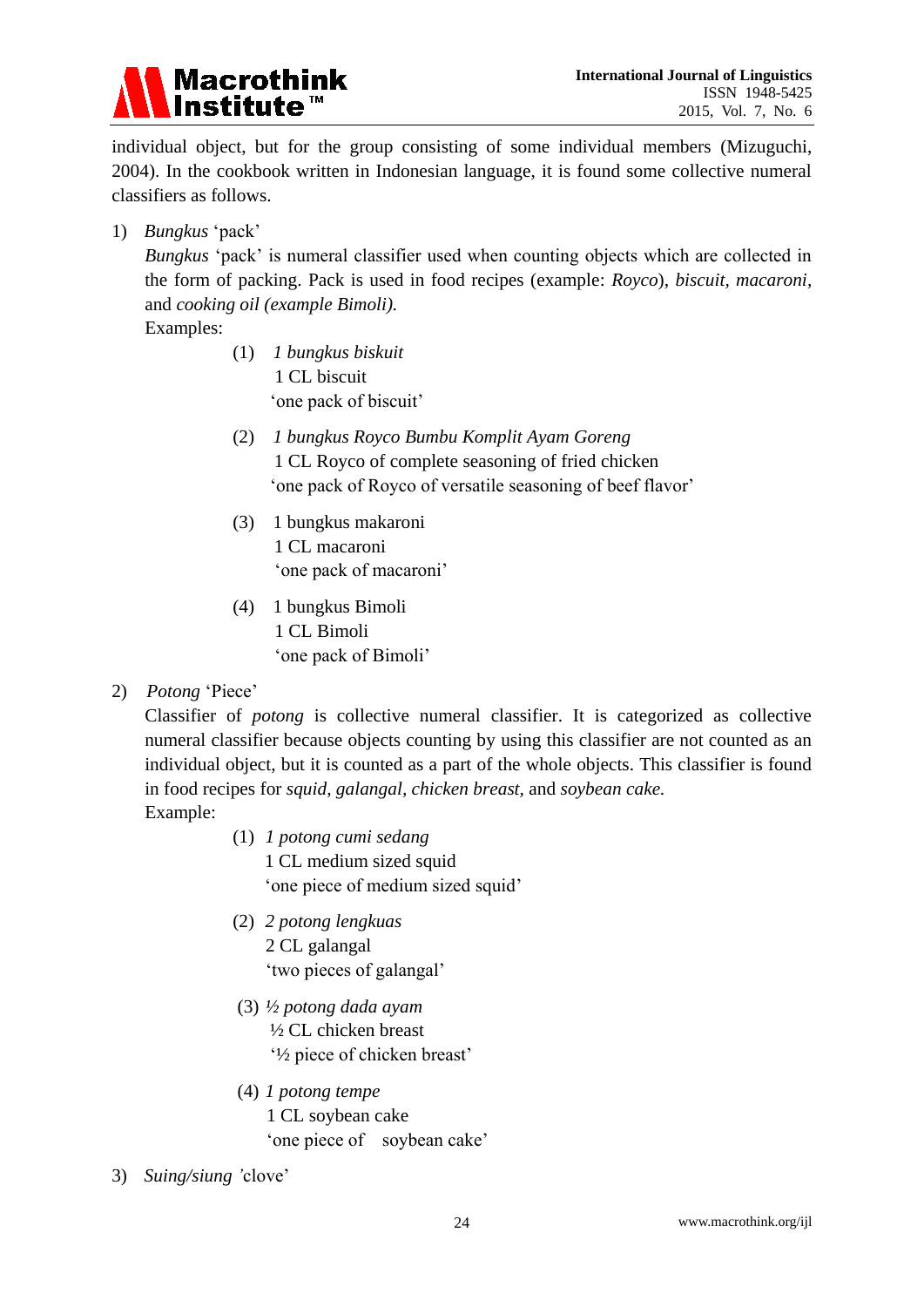

Similar to numeral classifier *potong* as stated above, classifier of *suing/siung* is also collective numeral classifier. Classifier *suing* is used in food recipes to count *onion*. An identical form is *siung* which is also used in food recipes. Classifier *siung* is used for *garlic, red onion*, and *galangal.* Classifier *suing* is the metathesis of *siung* which is caused by mispronouncing or mishearing. As a result, the position of phoneme /i/ is replaced by phoneme /u/.

Examples:

- (1) *1 suing bawang* 1 CL onion 'one onion'
- (2) *1 siung bawang putih* CL red onion 'one red onion'
	- (3) *3 siung lengkuas* 3 CL galangals 'three galangals'

# *3.3 Numeral Classifier for Size*

Numeral Classifier for size or (mensural classifier) is numeral classifier used when measuring object based on its size and the object is not regarded as the smallest unit (Mizuguchi, 2004). In cookbooks written in Indonesian language, it is found some numeral classifier indicating size. The size is weight measure, length size, and volume. Numeral classifier for size for each of the unit of size will be discussed in the following part.

# 3.3.1 Weight measure

In cookbooks, it is found some numeral classifiers indicating the unit of weight measure. Numeral classifiers for weight measure are as follows.

# 1) *Kilogram (kg*)

In Indonesian cookbooks, numeral classifier *kilogram* (*kg*) is used to measure the weight of solid object. Solid object which is measured by using classifier of size *kg* is things or objects of the category meat, such as meat of the cow, chicken and fish; the types of tuber, such as sweet potato; cereals, such as rice; kinds of vegetables. Examples:

- (1) *1 ½ kg daging* 1 ½ CL meat '1 ½ kg meat'
- (2) 1 ½ *kg kentang putih*  $1\frac{1}{2}$  CL white potato '1 ½ kg white potato'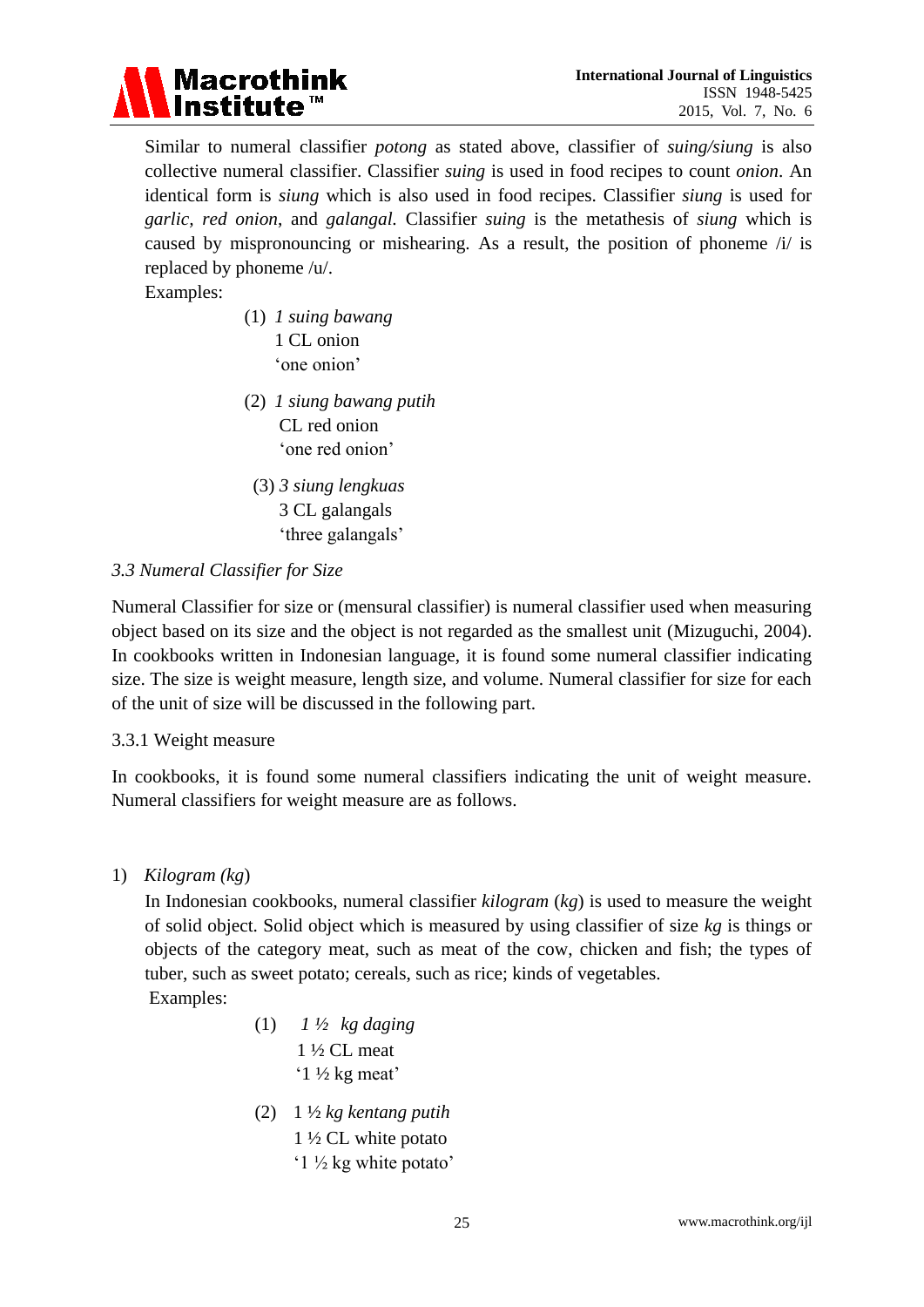

(3) *1 kg beras* 1 CL rice '1 kg rice'

# 2) *Gram (gr*)

Similar to *kg*, numeral classifier *gr* is used when measuring the weight of the object. However, in cookbooks, there are many objects measured by using numeral classifier *gr* compared to objects measured by using *kg*. This numeral classifier is not only used to measure the object of the category of meat, tubers, cereals, and vegetables, similar to objects measured by using *kg* above, but also used to measure the other solid objects. In Indonesian cookbooks, almost all types of solid objects can be measured by using this numeral classifier. The solid objects which are measured by using this numeral classifier consists of the thing as mentioned above, solid objects in the form cereal, nuts, flours, noodles, fruits, vegetables, various types of sugar, various types chili, various types of species, and other foods, like cheese, margarine, and chocolate. The use of this numeral classifier can be seen in the following examples.

- a. The category of meat Examples:
	- (1) *250 gr daging ayam giling* 250 CL minced chicken meat '250 gr minced chicken meat'
	- (2) *250 gr ikan kakap* 250 CL snapper '250 gr snapper'

# b. Tubers

Examples:

- (1) *500 gr kentang* 500 CL potato '500 gr potato'
- (2) *400 gr ubi* 400 CL tuber' '100 gr tuber'
- c. For very small round objects Examples:
	- (1) *20 gr beras* 20 CL rice '20 gr rice'
	- (2) *150 gr pacar cina*  150 CL seeded sago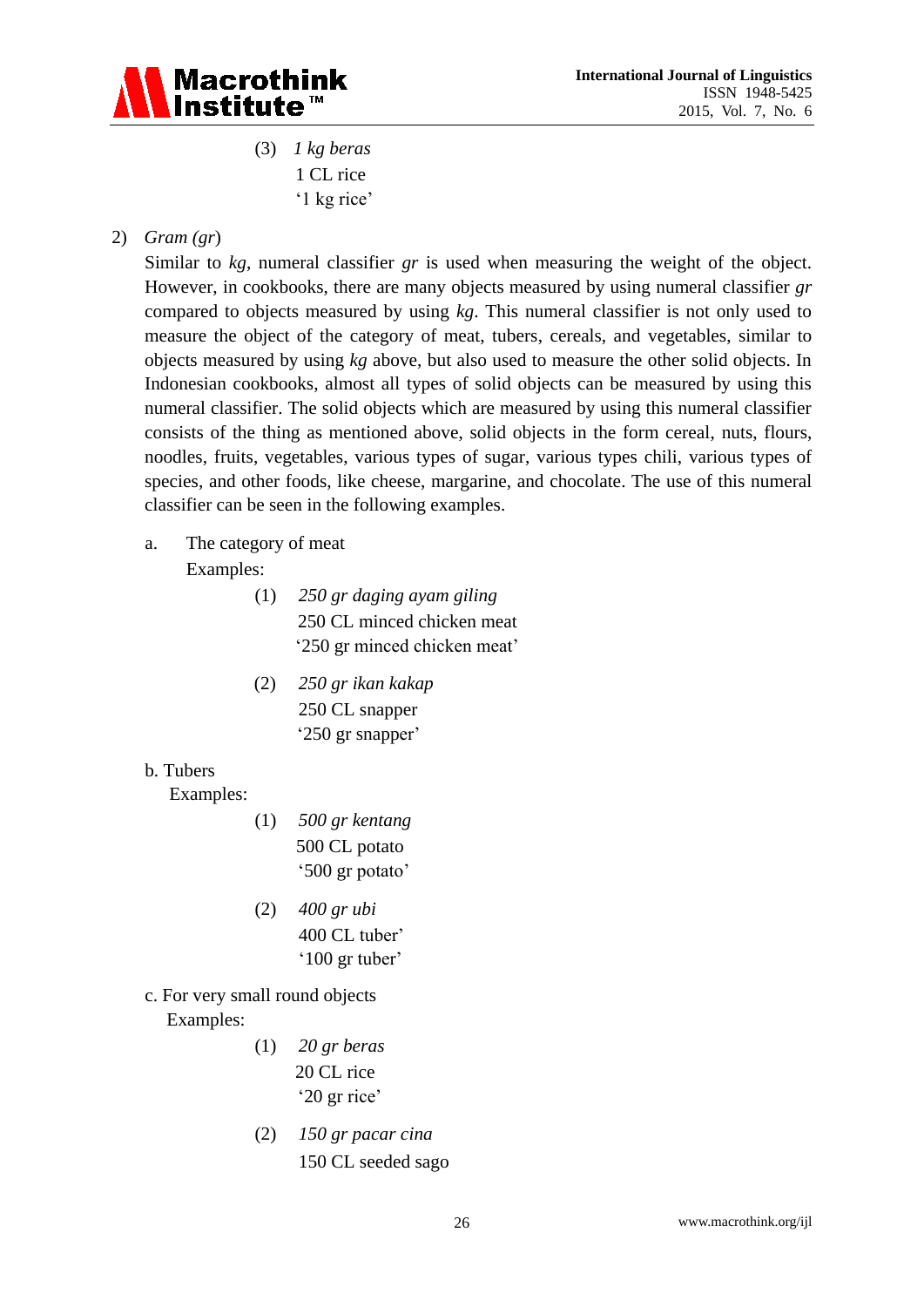

'150 gr seeded sago'

d. Nuts

Examples:

- (1) *275 gr kacang mete* 275 CL cashew nut '275 gr cashew nut'
- (2) *200 gr kacang hijau* 200 CL green beans '200 gr green beans'

# e. Category of flours Examples:

- (1) *50 gr tepung terigu* 50 CL wheat flour '50 gr wheat flour'
- (2) *200 gr tepung beras* 200 CL rice flour '200 gr rice flour'

# f. Category of noodle Examples:

- (1) *250 gr spaghetti* 250 CL spaghetti '250 gr spaghetti'
- (2) *50 gr soun* 50 CL soun '50 gr soun'

# g. Fruits

Examples:

- (1) *100 gr nanas* 100 CL pineapple '100 gr pineapple'
- (2) *200 gr nangka* 200 CL jackfruit '200 gr jackfruit'

# h. Vegetables

Examples:

(1) *150 gr jamur merang* 150 CL straw mushroom '150 gr straw mushroom'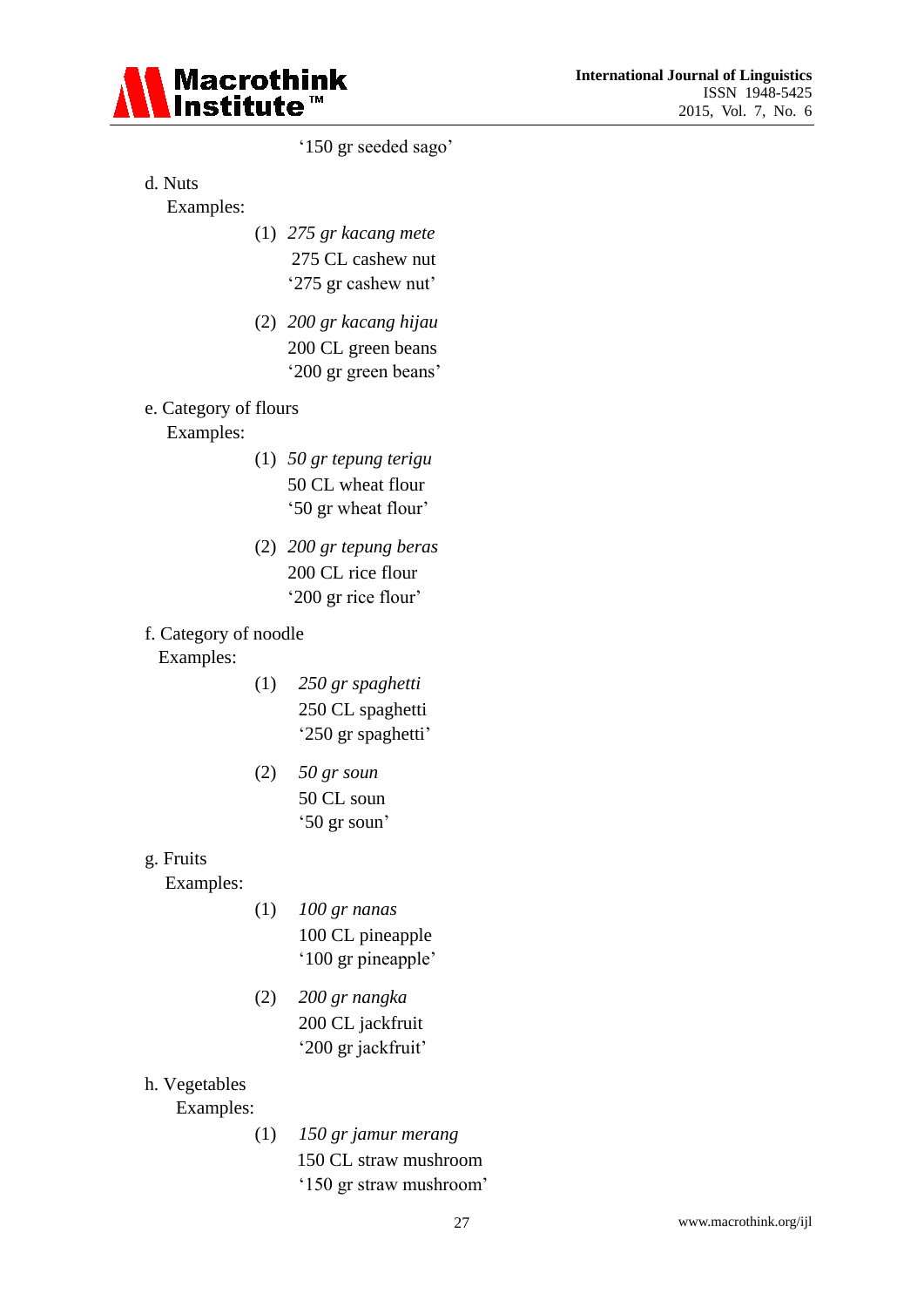

- (2) *150 gr kol* 150 CL cabbage '150 gr cabbage'
- i. Various kinds of sugar

Examples:

- (1) *50 gr gula pasir* 50 CL white sugar '50 gr white sugar'
- (2) *150 gr gula jawa* 150 CL palm sugar '150 gr palm sugar'
- j. Various kinds of spices

Examples:

- (1) *20 gr jahe* 20 CL ginger '20 gr ginger'
- (2) *20 gr bawang putih* 20 CL garlic '20 gr garlic'
- k. Other foods

Examples:

- (1) *100 gr tahu, potong dadu* 100 CL tofu, dice sliced '100 gr tofu, dice sliced'
- (2) *100 gr kismis* 100 CL raisins '100 gr raisins'
- 3) *Ons*

Similar to *kg* and *gr*, numeral classifier *ons* can also be used to weigh almost all types of solid objects. In Indonesian cookbooks, this numeral classifier is mostly used compared to *kg*, but less than *gr*. Things weighed by using numeral classifier *ons* are also objects which can be weighed by using numeral classifier *kg* and *gr*. Objects weighed by using numeral classifier *ons* in Indonesian cookbooks are things from various types, such as category of meat, flours, vegetables, and noodles. Below are some examples of the use of numeral classifier *ons*.

> (1) *1 ons daging* 1 CL meat '1 ounce meat'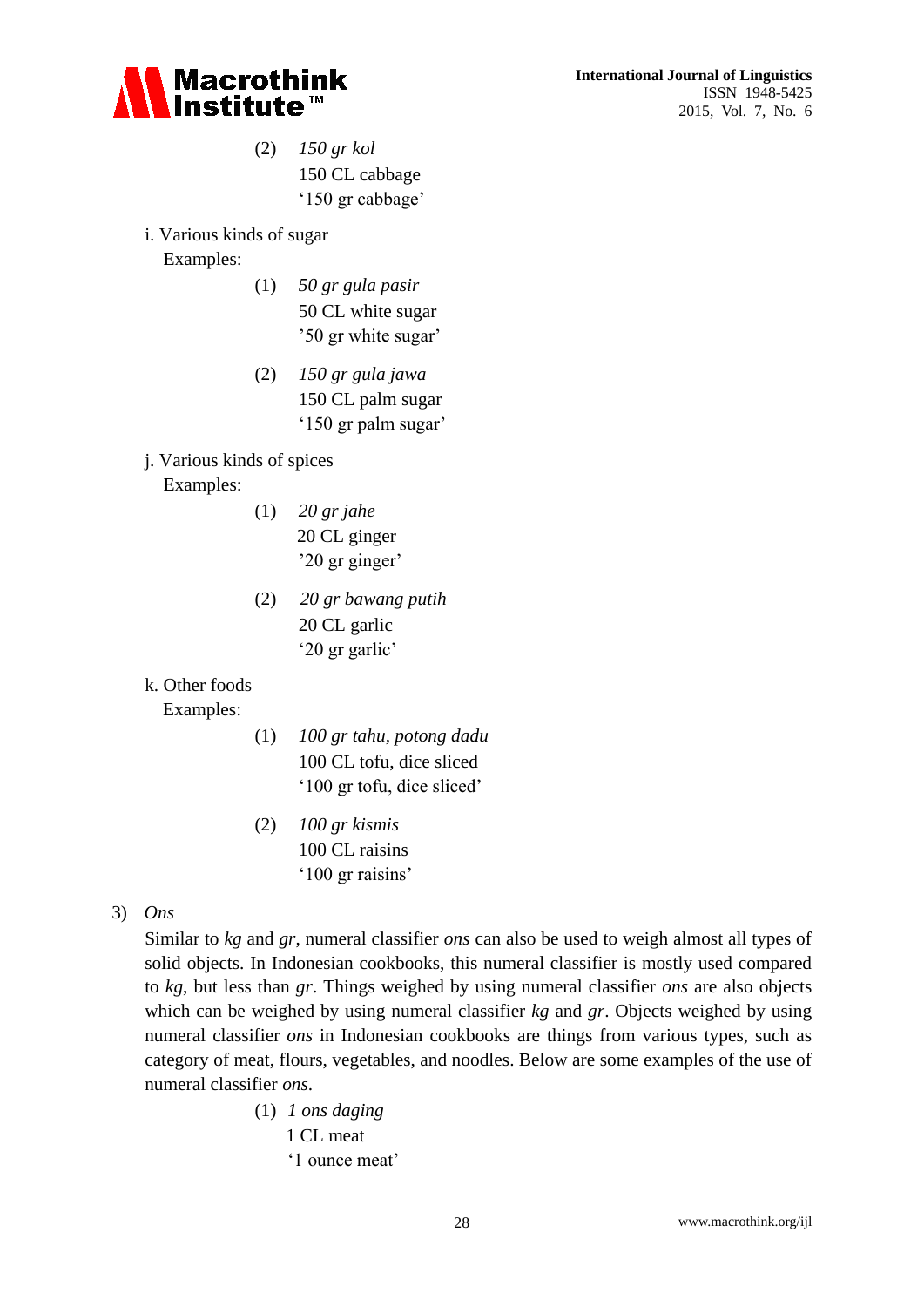

- (2) *2 ons tepung terigu* 2 CL wheat flour '2 ounce wheat flour'
- (3) *1 on buncis* 1 CL bean '1 ounce bean'
- 3.3.2 Length Size or Footag**e**

In Indonesian cookbooks, it is only found two types of numeral classifier used to measure the length or size of an object. The two types of numeral classifier of the size unit are *cm* and *jari* 'finger'. Numeral classifier *cm* is numeral classifier of the unit of length size having international standard. Meanwhile, *jari* 'finger' is numeral classifier of length size in which the size is referred to parts of human body, namely *jari* 'finger'. The use of this numeral classifier is as follows.

1) *Sentimeter (Cm)*

In Indonesian cookbooks, numeral classifier *cm* is only used to measure length of object from the category of spices, meanwhile for other things, this numeral classifier is not used. Spices which are measured by using numeral classifier *cm* is spices such as ginger, galangals, turmeric and cinnamon.

Examples:

- (1) *1 cm jahe* 1 CL ginger '1 cm ginger'
- (2) *3 cm kayu manis*
	- 3 CL cinnamon
	- 3 cm cinnamon'
- 2) *Jari* 'Finger'

Similar to numeral classifier *cm*, numeral classifier *jari* is also numeral classifier of the unit of length size used to measure solid objects of the kinds of spices such as spices as measured by using cm as stated above. However, the right size by using this numeral classifier is not exact because the tool used as a measurement is *jari* 'finger' (usually finger of human beings). Meanwhile, every people has different size of finger. The use of numeral classifier of *jari* 'finger' can be seen in the following examples.

- (1) *½ jari kunyit ½* CL turmeric '*½* knuckles of turmeric'
- (2) *½ jari lengkuas ½* CL galangals '*½* knuckles of galangals'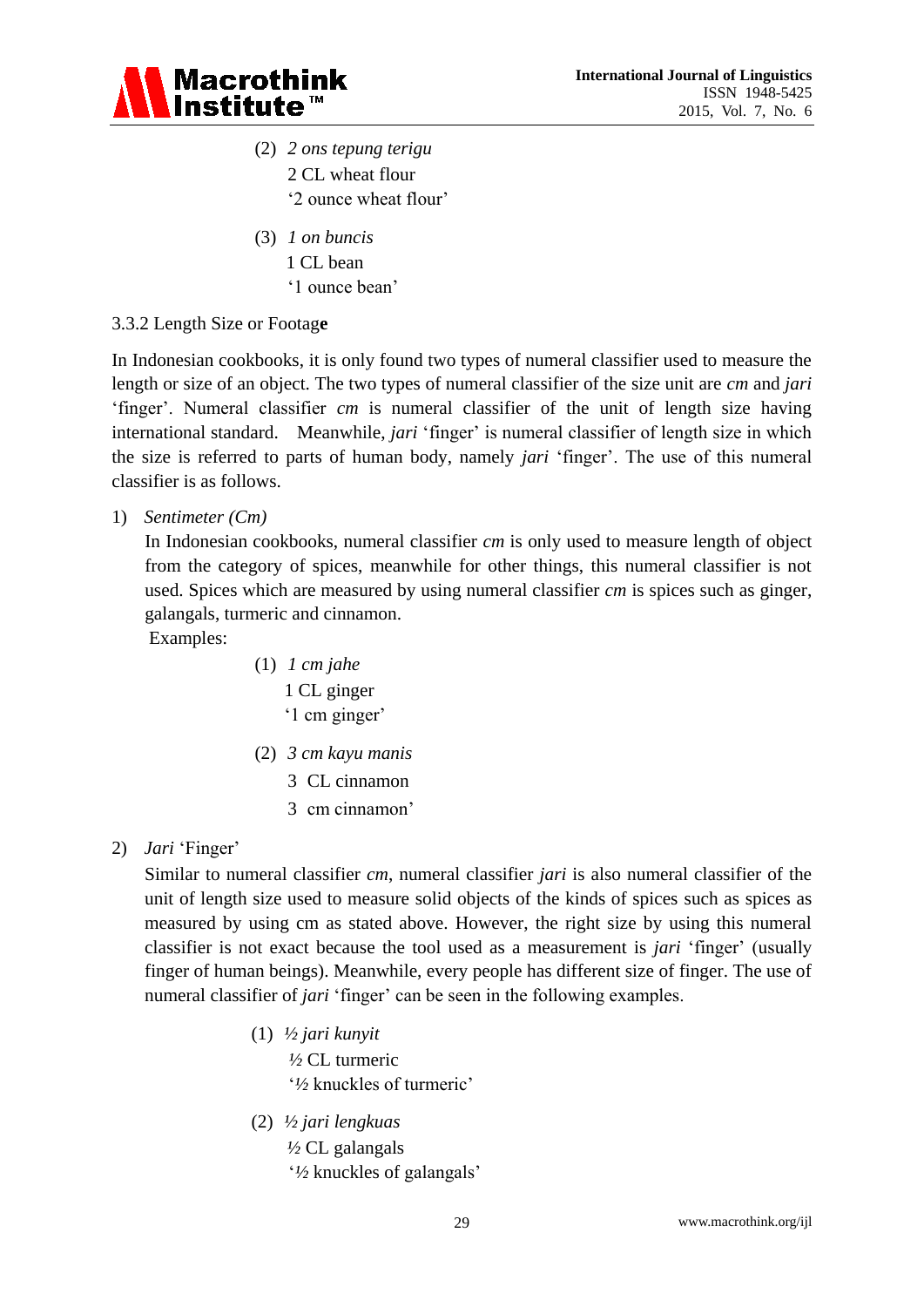

# 3.3.3 The Size of Volume

In Indonesian cookbooks, it is found numeral classifier to measure the volume of an object. The unit of size can be traditional volume size, international standard volume size, and volume size in the form of vessel. The three types of numeral classifiers of volume size will be discussed in the following part.

#### 3.3.3.1 Numeral Classifier of Traditional Volume Size

In the cookbooks, it is only found one form of numeral classifier in the form of traditional volume size. The form is *genggam* 'handful'*.* 

Examples:

- *(1) 1 genggam daun melinjo* 1 CL melinjo leaves 'one handful of *melinjo* leaves'
- (2) *1 genggam buah melinjo* 1 CL melinjo seeds 'one handful of *melinjo* seed'

#### 3.3.3.2 Numeral Classifier of Volume With International Standard

In Indonesian cookbooks, it is found some numeral classifiers with international standard. Some of them will be described as follows.

#### 1) *Liter (l)*

Numeral classifier *liter* (1) is numeral classifier for volume unit used to count the volume of liquid things. Some liquid which is measured by using numeral classifier of volume *liter* in Indonesian cookbooks are liquids such as water, broth, coconut milk, cooking oil and milk.

Examples:

- (1) *2 liter air* 2 CL water '2 liter water'
- (2) *1 liter minyak sayur* 1 CL vegetable oil '1 liter vegetable oil'
- (3) *1.5 liter santan kelapa* 1.5 CL coconut milk '1.5 liter coconut milk'

#### 2) *Mililiter (ml)*

Numeral classifier *mililiter* (*ml*) is numeral classifier for volume derived from *liter.* Thus, as a numeral classifier of measure (mensural classifier), this numeral classifier is also used in the same way as numeral classifier *liter* (1), namely to measure volume of liquid. In Indonesian cookbooks, the numeral classifier of volume *ml* is mostly used compared to *l.*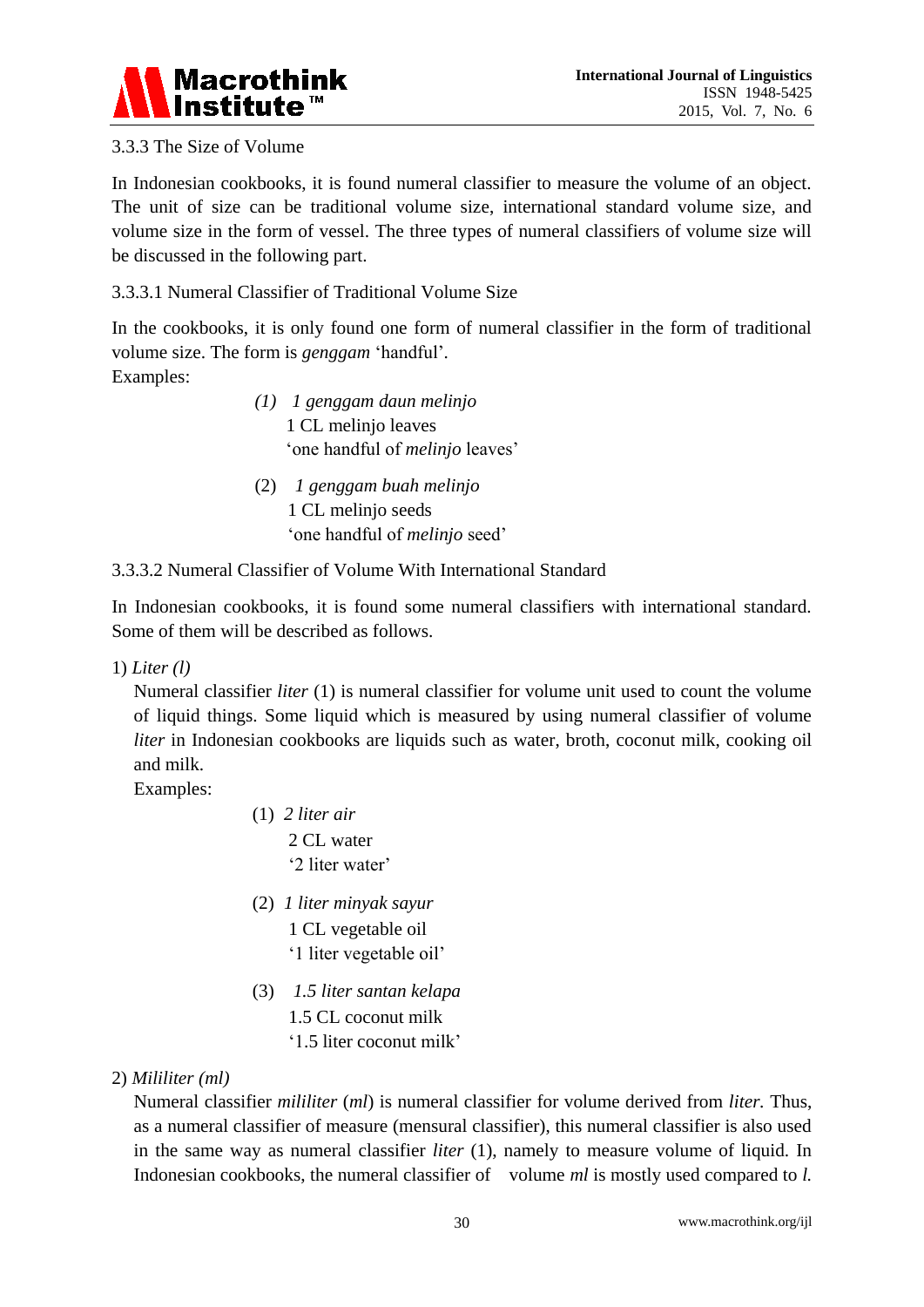

Numeral classifier of volume size unit is not only used to measure liquid as in the use of liter, but also used to count the other spices in the form of liquid such as soy sauce and *mayonnaise*.

Examples:

- (1) *100 ml air*  100 CL water '100 ml water'
- (2) *50 ml air kelapa* 50 CL coconut water '50 ml coconut water'
- (3) *700 ml susu cair*  700 CL liquid milk '700 ml liquid milk'

# 3) *CC*

Numeral classifier *cc* is numeral classifier of volume size unit used to count liquid. In Indonesian cookbooks, numeral classifier of volume size unit *cc*, in counting the volume of liquid, beside it is used in the same way as *liter* and *millilite*r, it is also used to count other liquid, namely liquid in the form of melted solid object. Examples:

- (1) *125 cc air 1*25 CL water '125 cc water'
- (2) *100 cc kopi kental* 100 CL strong coffee '100 cc strong coffee'
- (3) *250 cc orange juice* 250 CL orange juice '250 cc orange juice'

# 3.3.3.3 Numeral Classifier for Volume Unit of Vessel

Numeral classifier of volume unit in the form of vessel is all vessels in which the objects can be put in them. Vessel is used to measure it. In Indonesian cookbooks, it is found some vessels used as a measurement, both as a measurement of solid object and as a measurement of liquid. Some vessels used as a measurement in Indonesian cookbooks are can, cup, glass, portion, handful, tablespoon and teaspoon. The use of numeral classifier of vessel in Indonesian cookbooks will be explain as follows.

1) *Kaleng* 'can'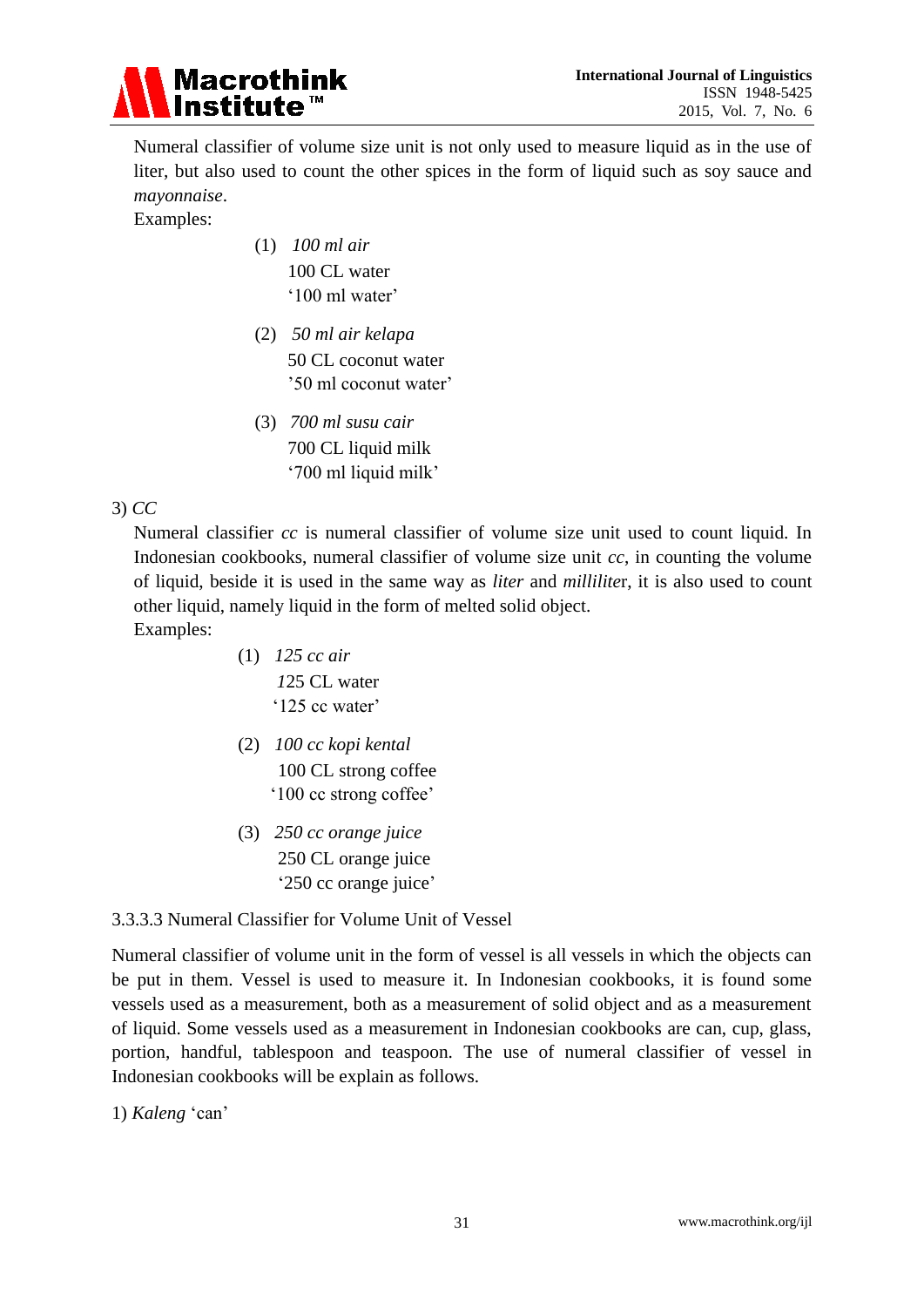

Numeral classifier of *kaleng* 'can' is used to measure solid liquid object which are sold in the form that has been canned. The canned objects are milk, tomato, corn, and mushroom. In Indonesian cookbooks, the volume of canned object is used as the measurement. Examples:

- (1) *½ kaleng susu kental ½* CL condensed milk 'half can of condensed milk'
- (2) *½ kaleng jagung*  $\frac{1}{2}$  CL corn 'half can of corn'
- (3) *1 kaleng jamur* 1 CL mushroom 'one can of mushroom'

# 2) *Cangkir* 'cup'

In KBBI, it is stated that *cangkir* 'cup' is an eared small bowl (water spot of tea or coffee to be drunk). As numeral classifier for volume, *cangkir* is used to measure the volume of an object in the cup. Numeral classifier *cangkir* can be used to measure solid and liquid object. Solid object be measured by using *cangkir* is rice and sugar or the object with the smallest size so that they can be put into *cangkir* such as macaroni, or solid object that has been mashed or sliced into small pieces so that it can be put into cup. Examples:

- (1) *1 cangkir kacang polong*  1 CL peas 'one cup of peas'
- (2) *3 cangkir gula pasir* 3 CL white sugar 'three cups of white sugar'

 Beside to measure the solid objects, numeral classifier *cangkir* is used to measure liquid such as water, milk, and oil. Besides, *cangkir* can also be used to measure liquid which is solidified such as cheese, butter and yoghurt.

Examples:

- (1) *1/2 cangkir air* 1/2 CL water '1/2 cup of water'
- (2) *1/3 cangkir minyak zaitun* 1/3 CL olive oil '1/3 cup of olive oil'
- (3) *3/4 cangkir keju* 3/4 CL cheese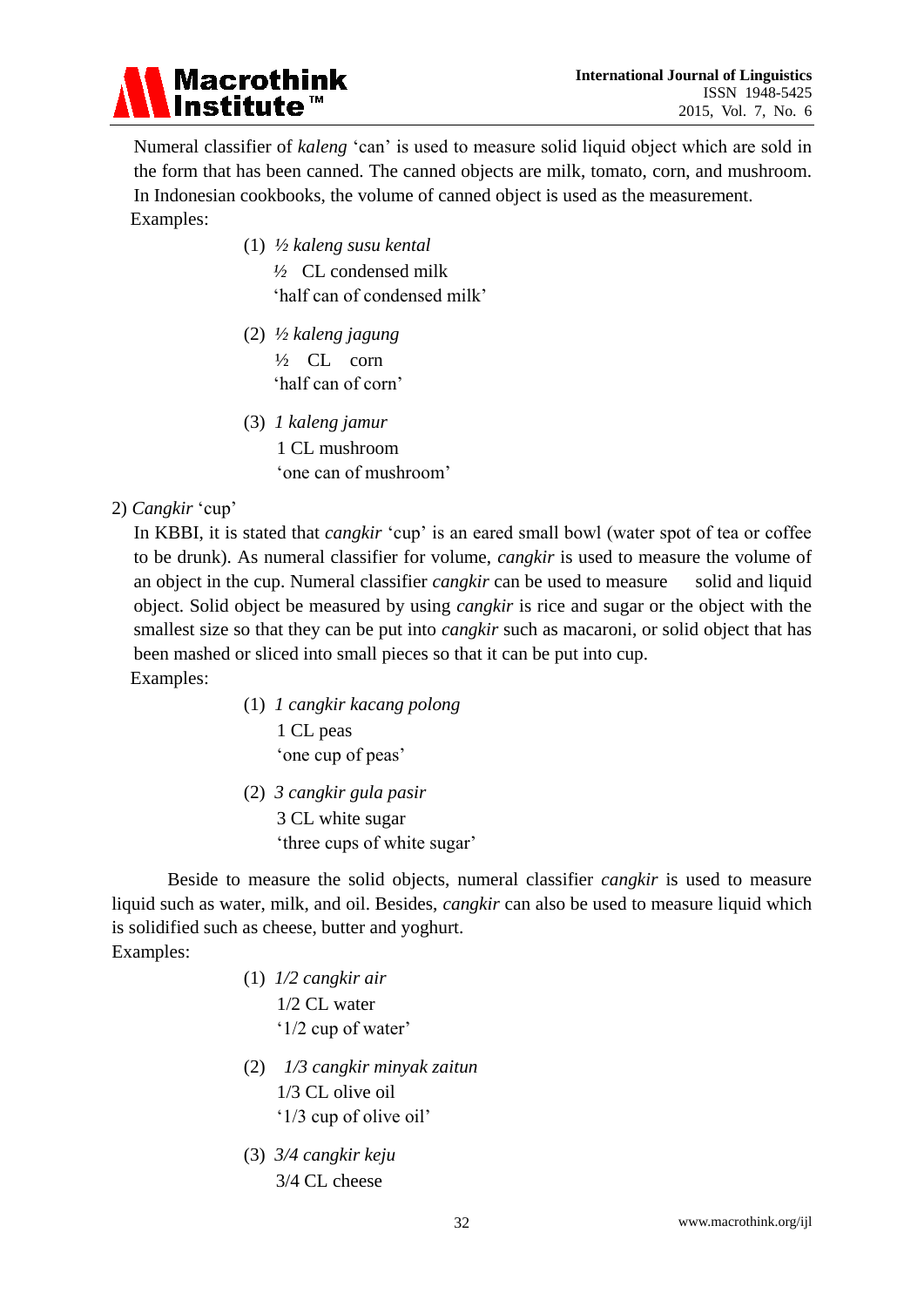

'3/4 cup of cheese'

# 3) *Gelas* 'glass'

In KBBI, there are two definition of *glass*, namely: 1) 'drinking vessel, tubular, made of glass, etc.', and 2) 'glass'. The word *glass* which is used as drinking vessel to measure the volume is *glass* in the first definition, namely drinking vessel, in the form of tubular, made of glass. As numeral classifier, glass is used to measure volume in which the size is the number of volume that can be put into the glass. In Indonesian cookbooks, this numeral classifier is usually used as a volume unit to measure liquid such as water, milk, and coconut milk. Besides, this numeral classifier is also used to count liquid which is solidified such as ice with small size so that it can be put into the glass. Examples:

- (1) *1 gelas air* 1 CL water 'one glass of water'
- (2) *1 gelas jus jeruk* 1 CL orange juice 'one glass of orange juice'
- (3) *1 gelas susu* 1 CL milk 'one glass of milk'

# 4) *Cup*

Cup is English term for *cangkir*. In Indonesian cookbooks, it is also found this word which functions as numeral classifier and used to measure thing in volume unit. In Indonesian cookbooks, it is found this numeral classifier as the classifier to measure *yoghurt.* Example:

> *1 cup plain yogurt* 1 CL plain yogurt 'one cup of plain yogurt'

# 5) *Sendok teh* (sdt) 'Teaspoon'

According to *KBBI*, spoon is the tool used to replace hand in taking something (such rice), the form is oval, concave, and stemmed. Spoon consists of various form and types. One of the types of spoon is teaspoon. In *KBBI*, it is stated that teaspoon is 'small spoon to mix the drink (tea, coffee, etc.). Teaspoon (tsp) is vessel which is often used as numeral classifier for volume unit in Indonesian cookbooks. The volume of object of one teaspoon is the number of volume which can be taken by using the spoon. The volume of one teaspoon is about half of the size of tablespoon (see the next explanation). As numeral classifier for volume unit, *teaspoon* is used to count volume of thing, both solid and liquid object. Solid object counted or measured by using *teaspoon* is the solid thing in the form of cereal or solid object with small size that can be put into *teaspoon*, or solid object mashed or sliced into pieces so that it can be put into teaspoon.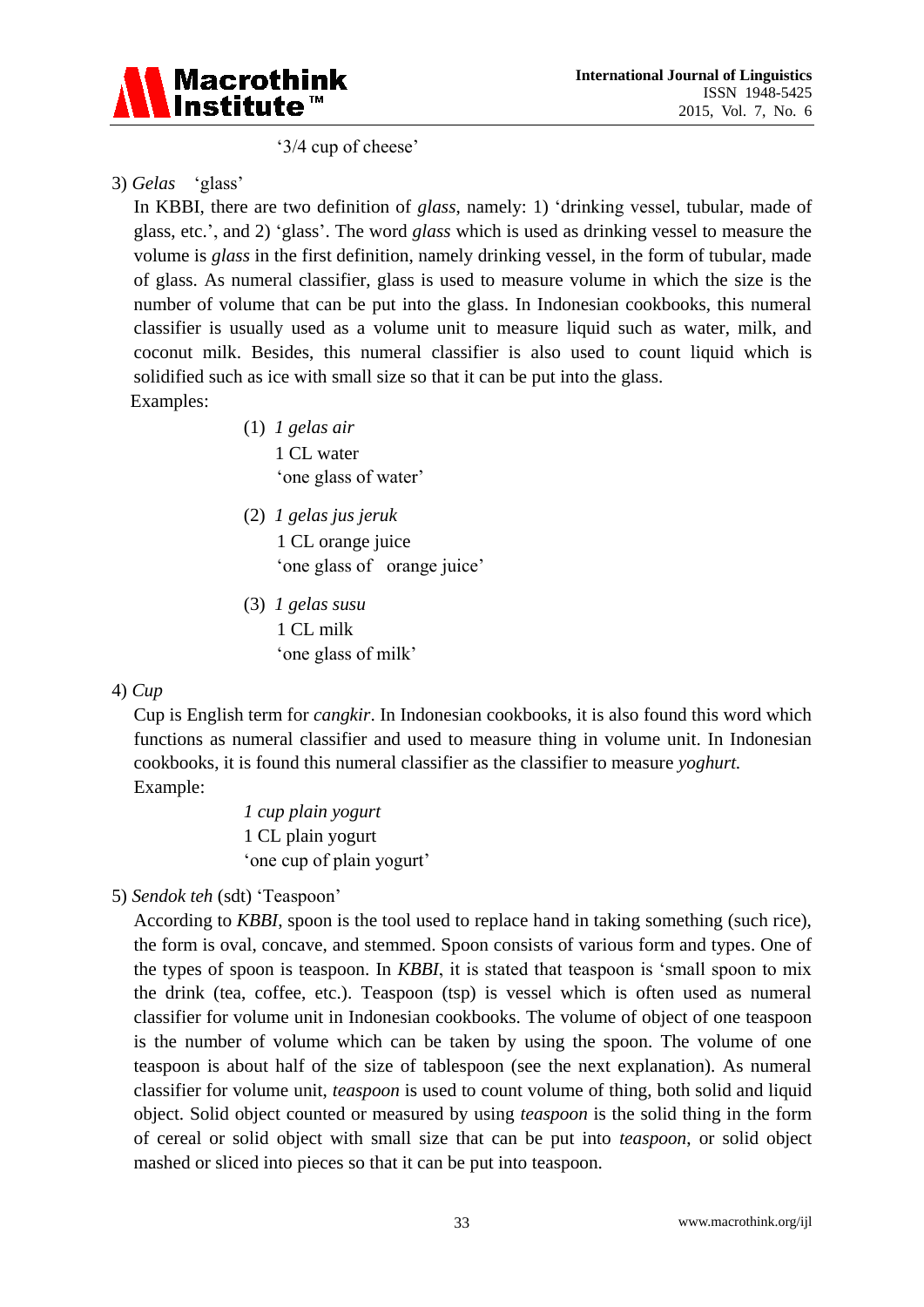**Macrothink** Institute  $^{\text{\tiny{m}}}$ 

Examples:

- (1) *1/2 sdt ketumbar* ½ CL coriander 'half teaspoon of coriander'
- (2) *1 sdt merica hitam* 1 CL black pepper 'one teaspoon of black pepper'
- (3) *2 sdt garam* 2 CL salt 'two teaspoon of salt'

# 6) *Sendok Makan* (*sdm*)/ 'tablespoon'

In *KBBI*, it is stated that tablespoon is spoon used to eat rice, etc.' Beside as tablespoon, it can also be used as numeral classifier for volume unit. The number of volume which is regarded as one *sendok makan* 'tablespoon' is the number that can be put into the spoon. Usually, the volume that can be put into tablespoon is twice as much of the volume that can be put into teaspoon. This type of numeral classifier, *sendok makan* 'tablespoon' is often used in cookbooks. Similar to teaspoon, this numeral classifier can also be used to measure volume both solid and liquid object. Solid object be measured by using *sendok makan* 'tablespoon' is the one in the form of granules or solid object with smallest size so that it can be put into the tablespoon, or solid object which are mashed or finely sliced so that it can be put into the tablespoon. Besides, this classifier can also be used to measure various kinds liquid.

# Examples:

- a. Solid object:
	- (1) *½ sdm ebi ½* CL ebi '*½* tablespoon of ebi'
	- (2) *4 sdm tepung*  4 CL flour '4 tablespoons of flour'
	- (3) *2 sdm kapur sirih* 2 CL lime betel '2 tablespoons of lime betel'
- b. Liquid
	- (1) *3 sdm minyak goreng* 3 CL cooking oil 'three tablespoons of cooking oil'
	- (2) *2 sdm susu cair* 2 CL liquid milk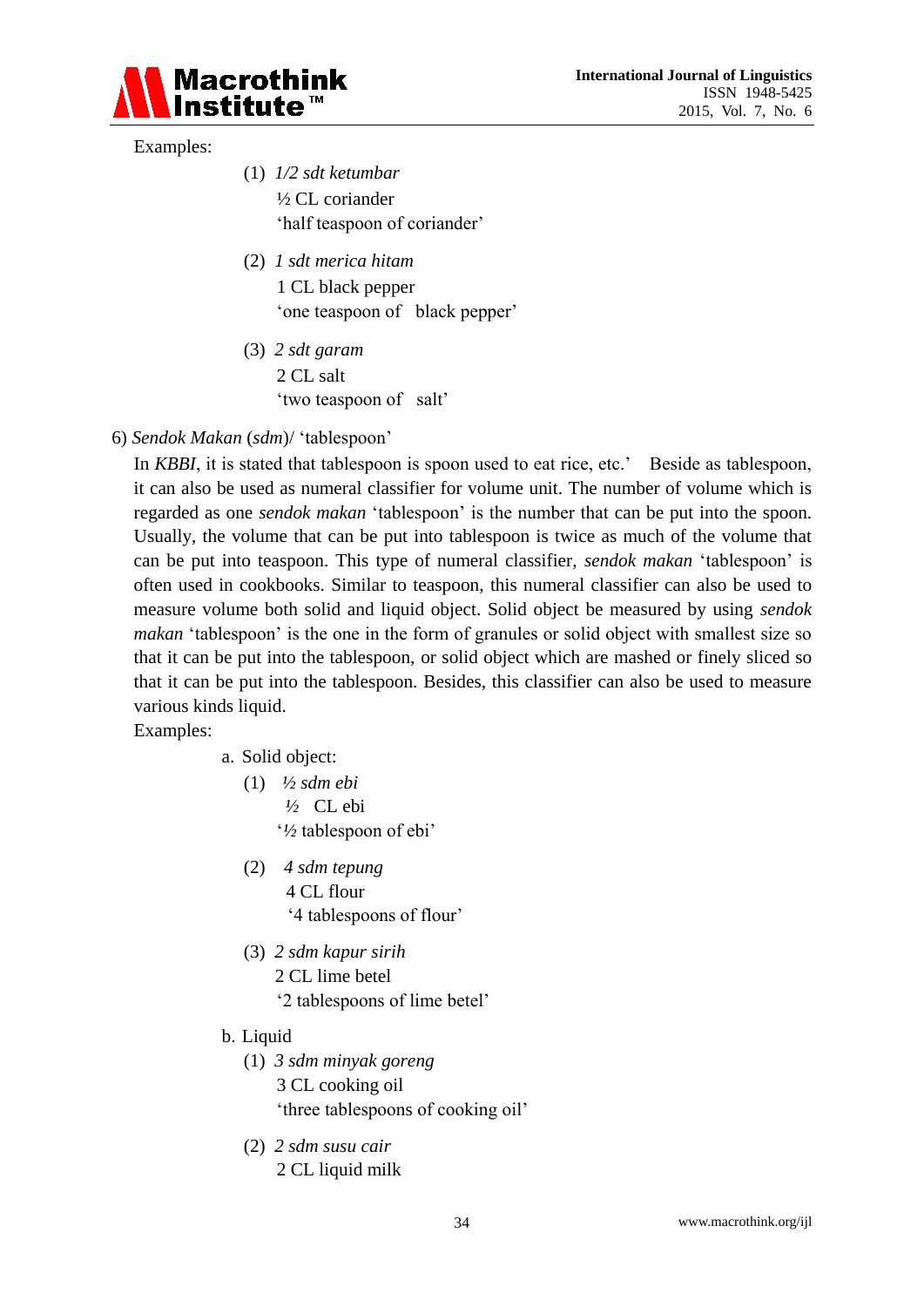

'two tablespoons of liquid milk'

(3) *1 sdm saus tiram* 1 CL oyster sauce 'one tablespoon of oyster sauce'

Based on the above analysis, it seems that in cookbooks, it is found the three types of numeral classifier as stated by Mizuguchi (2004), namely individual numeral classifier, collective numeral classifier, and numeral classifier of size. It is found that there are eight form of individual numeral classifier, namely *buah, lembar, butir, batang, ekor, papan, utas,* and *tangkai*. There are three forms of collective numeral classifier, namely *bungkus, potong,* and *siung/suing*. Then, there are sixteen forms of numeral classifier for size, namely *kilogram, gram, ons, cm, jari, genggam, liter, meliliter, cc, kaleng, cangkir, gelas, cup, botol, sendok teh (sdt),* and *sendok makan (sdm).* Of the three types, numeral classifiers of size are the dominant forms. It is very common because in food recipes, for the comparison of every element or food material, the exact size is needed in order the taste of the food is delicious.

Numeral classifier for size consists of three types, namely numeral classifier for weight measure, length size, and volume size. Of the three types of numeral classifier for size, the dominant forms are numeral classifier for volume, i.e. eleven forms, namely *genggam, liter, meliliter, cc, kaleng, cangkir, gelas, cup, botol, sdt,* and *sdm*. However, though in terms of the forms, the dominant form is volume, but in term of the use or occurrence, the size of weight is widely used.

There are only three forms of numeral classifier for weight size, namely *kilogram, gram,* and *ons*. Of the three forms, the form of *gram (gr)* is dominantly used, and followed by *ons,* and most dominantly used is *kg.* This can be understood because *ons* is the smallest one and *kg* is too much for average person or family cooking. Only for special needs or activities, big size of food recipes is needed. It is the party or business activity.

# **4. Conclusion**

Based on the analysis above, it seems that in the cookbooks, numeral classifiers for size are mostly found. Numeral classifier for weight measure is dominantly used than the other numeral classifiers. As stated above, it is caused by the fact that in cooking, size or measurement is very important. If the size does not fit among elements of food, then the food taste is not delicious. Therefore, it is clear that the role of numeral classifiers in cookbooks is very important. They cannot be ignored.

# **Acknowledgement**

This article is developed from research with the title "Character Building of The Nation through The Study of The Variations of Numeral Classifiers", funded by DP2M Dikti through Decentralized Research Grant with the skim University Excellent Research (*Penelitian Unggulan Perguruan Tinggi (PUPT*)) for the second year. We would like to say thank you very much for funding this research. We also would like to express our deep gratitude for the fund provided for this research. Expression of thanks also goes to those who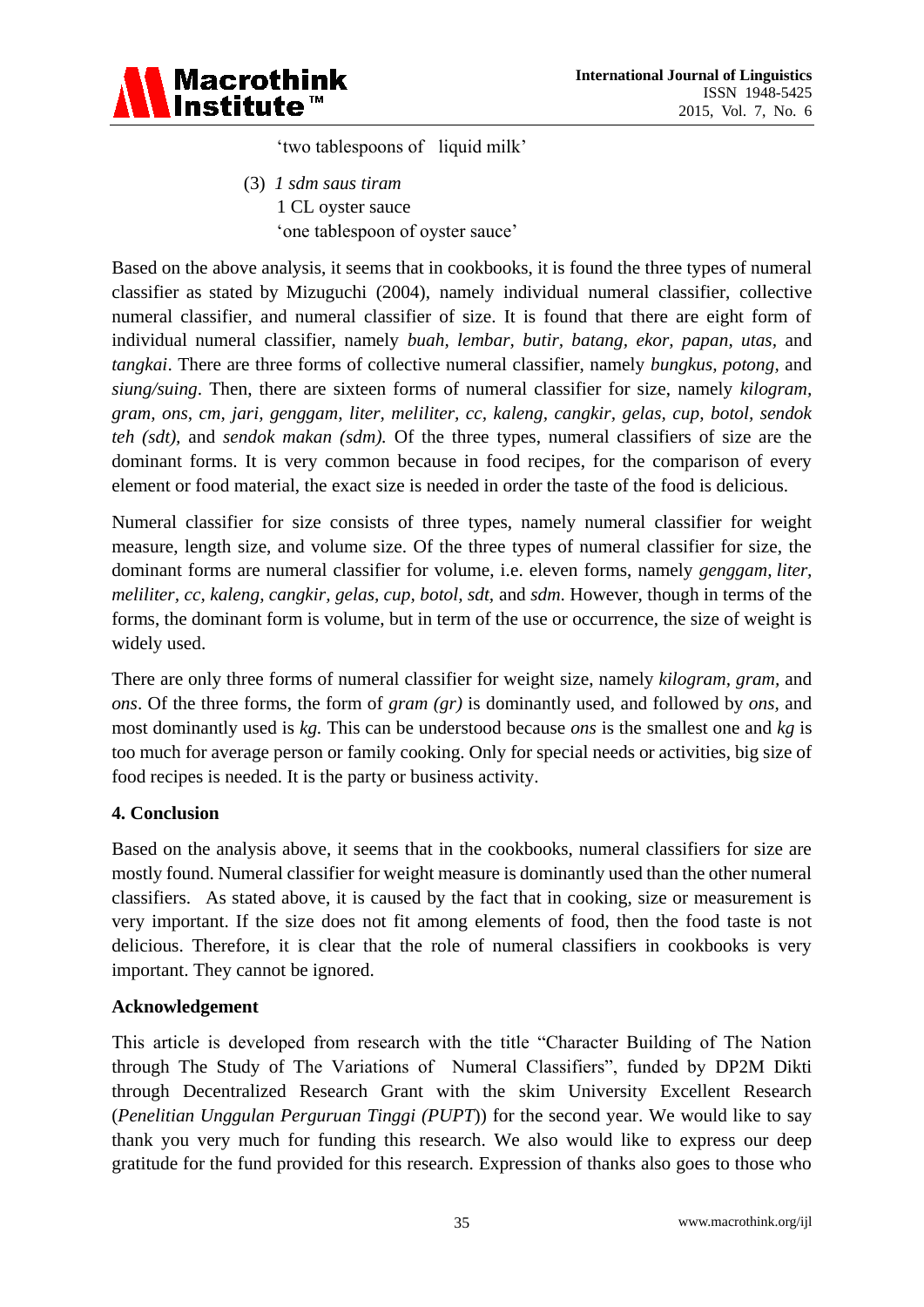

helped this research. Without the help and support from others, this research may not be done properly.

#### **References**

Aikhenvald, A. Y. (2000). Classifier: A typology of noun categorization devices. New York: Oxford University Press.

Brataatmaja, T. H. K. (1987). Morfologi Bahasa Indonesia. Yogyakarta: Kanisius.

Hadidjaja, Tardjan. (1956). Tata bahasa Indonesia. Yogyakarta: UP Indonesia.

Kentjono, D. J., Datang, F. A., Suhardiyanto, T., & Candrayani, A. (2004). Tata bahasa acuan bahasa Indonesia untuk penutur Asing. Jakarta: Wedatama Widya Sastra.

Keraf, G. (1984). Tata bahasa Indonesia. Ende, Flores: Nusa Indah.

Mahsun. (2005). Metode penelitian bahasa. Jakarta: Raja Grafindo Persada.

Mizuguchi, S. (2004). Ruibetsushi to wa Nanika. In S. Mizuguchi, & Y. Nishimitsu (Eds.), Ruibetsushi no taishou (pp. 3—22). Tokyo: Kuroshio Shuppan.

Nadra & Wahyuni, S. (2014). Utilization strengthening national identity of numeral classifier words in trading at modern market. Proceeding The 3rd International Seminar on Languages and Arts (ISLA-3): Character Building through Language, Culture, Arts, and Their Learning. FBS UNP, Padang, 978-602-17017-4-4.

Nadra & Wahyuni, S. (2015). Kata penggolong untuk benda cair dalam bahasa Indonesia. Prosiding KOLITA 13: Konferensi Linguistik Tahunan Atma Jaya Ketiga Belas: Tingkat Internasional, Jakarta, 978-602-8474-31-3.

Nadra, Wahyuni, S., & Mahsun. (2014). Bentuk dan Penggunaan Kata Penggolong Benda di Pasar Induk Tradisional di Jakarta dan Surabaya. LITERA: *Jurnal Penelitian Bahasa, Sastra, dan Pengajarannya,13*(2), 237—249.

Ramlan, M. (1991). Tata bahasa Indonesia: Penggolongan kata. Yogyakarta: Andi Offset.

Salehuddin, K., & Winskel, H. (2009). An Investigation into Malay Numeral Classifier Acquisition through an Elicited Production Task. *First Language, 29*(3), 289—311. http://dx.doi.org/10.1177/0142723709103187

Salehuddin, K., & Winskel, H. (2011). Object Categorization Using Malay-Shape-based Numeral Classifier. GEMA: OnlineTM. *Journal of Language Studies, 11*(3), 53—68.

Salehuddin, K., & Winskel, H. (2012). Malay Numeral Classifier Usage in Caretaker-Child Talk. GEMA OnlineTM. *Journal of Language Studies, 12(*1), special section.

Siaw-Fong, Chung. (2010). Numeral Classifier Buah in Malay: A Corpus-based Study. *Language and Linguistics, 11*(3), 553—577.

Wahyuni, S. (2010). Kata Bantu Bilangan Penghitung Binatang dalam Bahasa Jepang. *Jurnal Linguistika Kultura, 4*(1), 1—14.